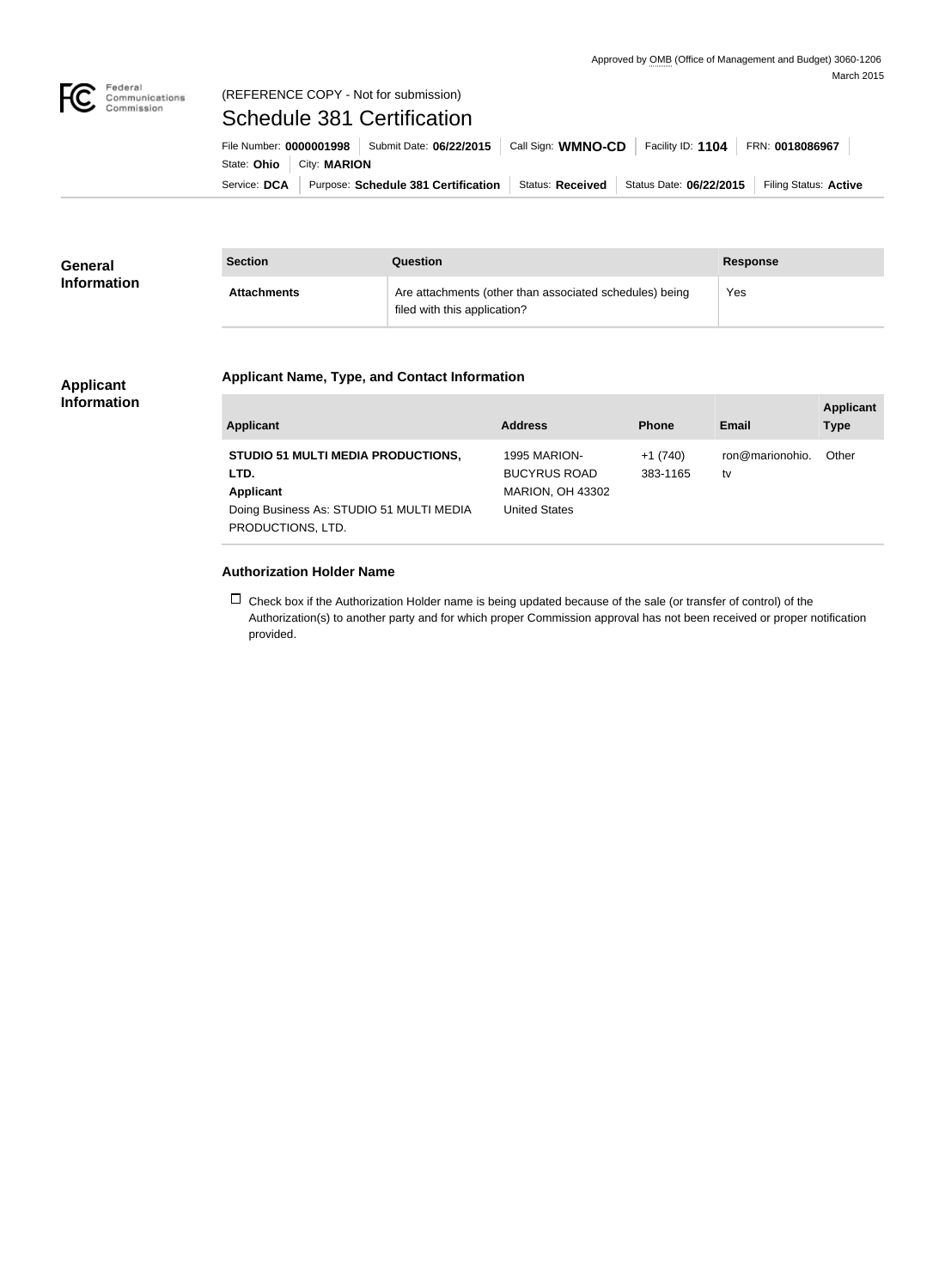| <b>Contact</b>                | <b>Contact Name</b>                                                                                                | <b>Address</b>                                                                                           | <b>Phone</b>          | Email                                | <b>Contact Type</b>         |
|-------------------------------|--------------------------------------------------------------------------------------------------------------------|----------------------------------------------------------------------------------------------------------|-----------------------|--------------------------------------|-----------------------------|
| <b>Representatives</b><br>(2) | <b>W. JEFFREY</b><br><b>Reynolds</b><br><b>TECHNICAL</b><br><b>CONSULTANT</b><br>duTreil Lundin &<br>Rackley, Inc. | DU TREIL, LUNDIN &<br>RACKLEY, INC.<br>201 FLETCHER AVENUE<br>SARASOTA, FL 34237<br><b>United States</b> | $+1(941)$<br>329-6000 | JEFF@DLR.COM                         | Technical<br>Representative |
|                               | <b>SCOTT Woodworth</b><br><b>EDINGER</b><br><b>ASSOCIATES PLLC</b>                                                 | 1875   Street NW Suite 500<br>Washington, DC 20006<br><b>United States</b>                               | $+1(202)$<br>747-1694 | SWOODWORTH@EDINGERLAW.<br><b>NET</b> | Legal<br>Representative     |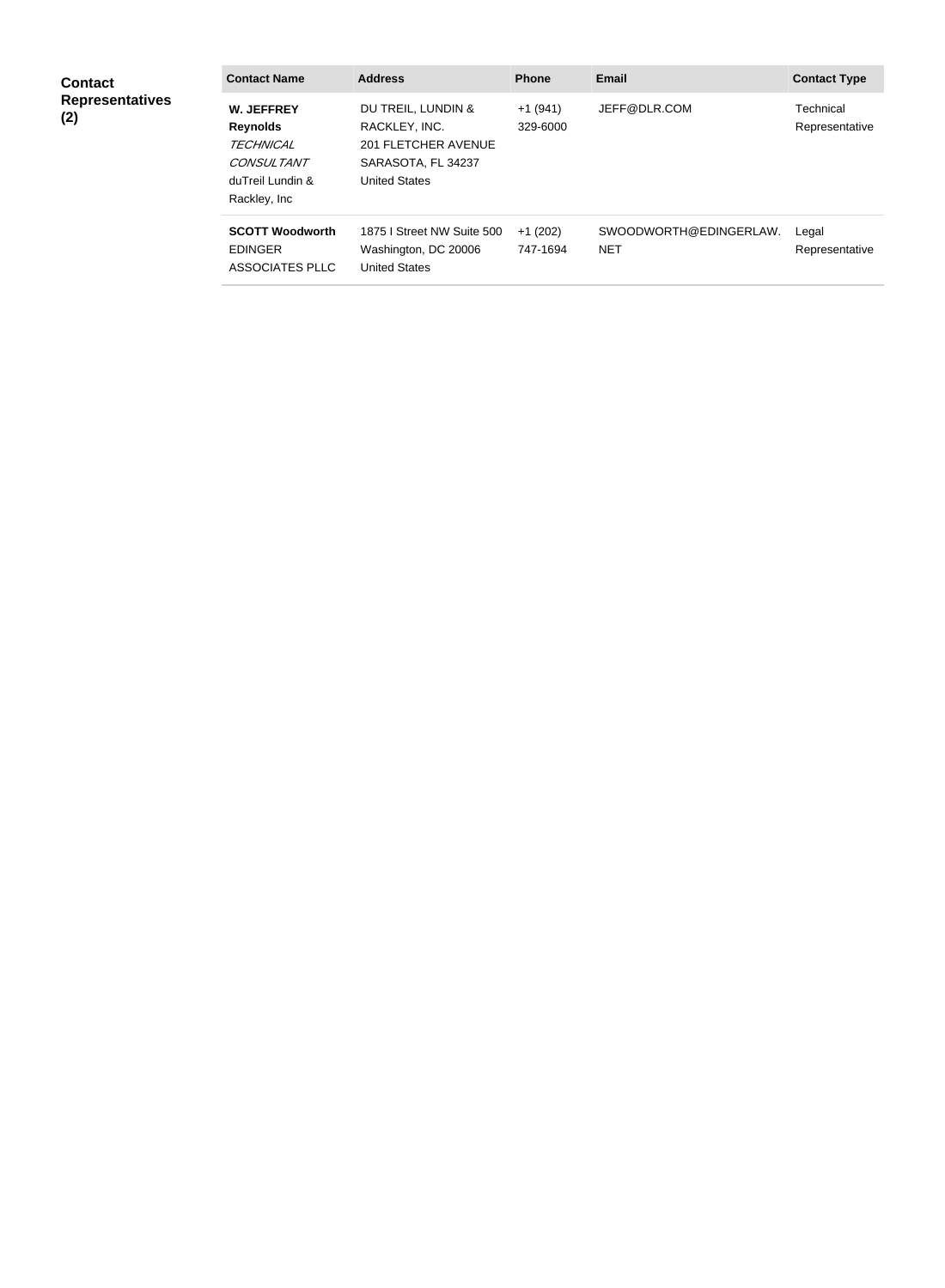| <b>Schedule 381</b> |  |
|---------------------|--|

| 81 | <b>Section</b>                                | <b>Question</b>                                                                                                                                                                                                              | <b>Response</b>                                                   |
|----|-----------------------------------------------|------------------------------------------------------------------------------------------------------------------------------------------------------------------------------------------------------------------------------|-------------------------------------------------------------------|
|    | Database<br>Certification                     | License File Number:                                                                                                                                                                                                         | <b>BLDTA-</b><br>20131206AJD                                      |
|    |                                               | Licensee hereby certifies that it has reviewed its license authorization/construction<br>permit and underlying Database Technical Information for its Eligible Facility as<br>reflected in File Number BLDTA-20131206AJD and | it is accurate and<br>complete to the<br>best of its<br>knowledge |
|    | Information<br>on Licensed<br>Facility        | <b>Transmitter Make:</b>                                                                                                                                                                                                     | <b>Superior Broadcast</b>                                         |
|    |                                               | <b>Transmitter Model:</b>                                                                                                                                                                                                    | <b>SBTV 500</b>                                                   |
|    |                                               | Transmitter Maximum Power Output:                                                                                                                                                                                            | 0.5                                                               |
|    |                                               | Transmitter Type:                                                                                                                                                                                                            | Solid State                                                       |
|    | Licensee's<br>Primary<br>Antenna              | Antenna Type:                                                                                                                                                                                                                | Slot                                                              |
|    |                                               | Is the licensee's primary antenna capable of operating over multiple channels (e.g.,<br>broadband)?                                                                                                                          | No                                                                |
|    |                                               | Is the licensee's primary antenna shared?                                                                                                                                                                                    | No                                                                |
|    |                                               | Antenna Location:                                                                                                                                                                                                            | Side Mount                                                        |
|    | Licensee's<br>Primary<br>Transmission<br>Line | Transmission Line Type:                                                                                                                                                                                                      | Flexible                                                          |
|    | Antenna<br>Support<br>Structure               | Year of last structural analysis conducted on the structure:                                                                                                                                                                 | Other                                                             |
|    |                                               | Under what structural standard was the last structural analysis conducted:                                                                                                                                                   | Other                                                             |
|    |                                               | Does the licensee own this antenna support structure:                                                                                                                                                                        | No                                                                |
|    |                                               | Name of the third-party entity that owns the antenna support structure:                                                                                                                                                      | Radio<br>Communications of<br>Ohio                                |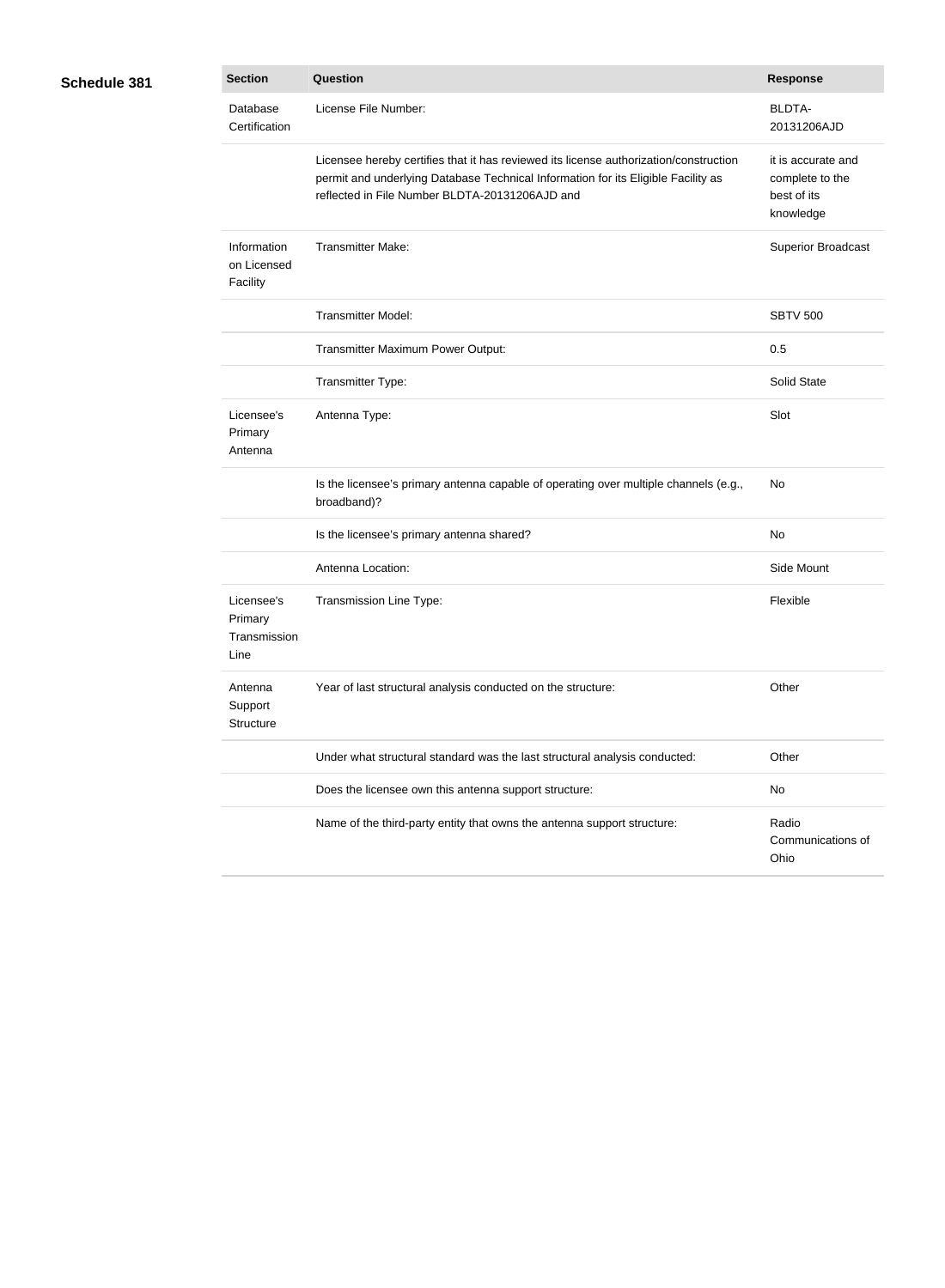|  | <b>General Certification</b><br><b>Statements</b> | The Applicant waives any claim to the use of any particular<br>frequency or of the electromagnetic spectrum as against the<br>regulatory power of the United States because of the<br>previous use of the same, whether by authorization or<br>otherwise, and requests an Authorization in accordance with<br>this application (See Section 304 of the Communications Act<br>of 1934, as amended.).                                                                                                                                                                                                                                                                                                                                                                                                                                                       |                                                  |
|--|---------------------------------------------------|-----------------------------------------------------------------------------------------------------------------------------------------------------------------------------------------------------------------------------------------------------------------------------------------------------------------------------------------------------------------------------------------------------------------------------------------------------------------------------------------------------------------------------------------------------------------------------------------------------------------------------------------------------------------------------------------------------------------------------------------------------------------------------------------------------------------------------------------------------------|--------------------------------------------------|
|  |                                                   | The Applicant certifies that neither the Applicant nor any<br>other party to the application is subject to a denial of Federal<br>benefits pursuant to §5301 of the Anti-Drug Abuse Act of<br>1988, 21 U.S.C. §862, because of a conviction for<br>possession or distribution of a controlled substance. This<br>certification does not apply to applications filed in services<br>exempted under §1.2002(c) of the rules, 47 CFR. See §1.<br>2002(b) of the rules, 47 CFR §1.2002(b), for the definition of<br>"party to the application" as used in this certification §1.2002<br>(c). The Applicant certifies that all statements made in this<br>application and in the exhibits, attachments, or documents<br>incorporated by reference are material, are part of this<br>application, and are true, complete, correct, and made in<br>good faith.   |                                                  |
|  | <b>Authorized Party to Sign</b>                   | <b>FAILURE TO SIGN THIS APPLICATION MAY RESULT IN</b><br>DISMISSAL OF THE APPLICATION AND FORFEITURE<br>OF ANY FEES PAID<br>Upon grant of this application, the Authorization Holder may<br>be subject to certain construction or coverage requirements.<br>Failure to meet the construction or coverage requirements<br>will result in automatic cancellation of the Authorization.<br>Consult appropriate FCC regulations to determine the<br>construction or coverage requirements that apply to the type<br>of Authorization requested in this application.<br>WILLFUL FALSE STATEMENTS MADE ON THIS FORM<br>OR ANY ATTACHMENTS ARE PUNISHABLE BY FINE AND<br>/OR IMPRISONMENT (U.S. Code, Title 18, §1001) AND/OR<br>REVOCATION OF ANY STATION AUTHORIZATION (U.S.<br>Code, Title 47, §312(a)(1)), AND/OR FORFEITURE (U.S.<br>Code, Title 47, §503). |                                                  |
|  |                                                   | I certify that this application includes all required and<br>relevant attachments.                                                                                                                                                                                                                                                                                                                                                                                                                                                                                                                                                                                                                                                                                                                                                                        | Yes                                              |
|  |                                                   | I declare, under penalty of perjury, that I am an authorized<br>representative of the above-named applicant for the<br>Authorization(s) specified above.                                                                                                                                                                                                                                                                                                                                                                                                                                                                                                                                                                                                                                                                                                  | <b>Ron Scheiderer</b><br>President<br>06/22/2015 |